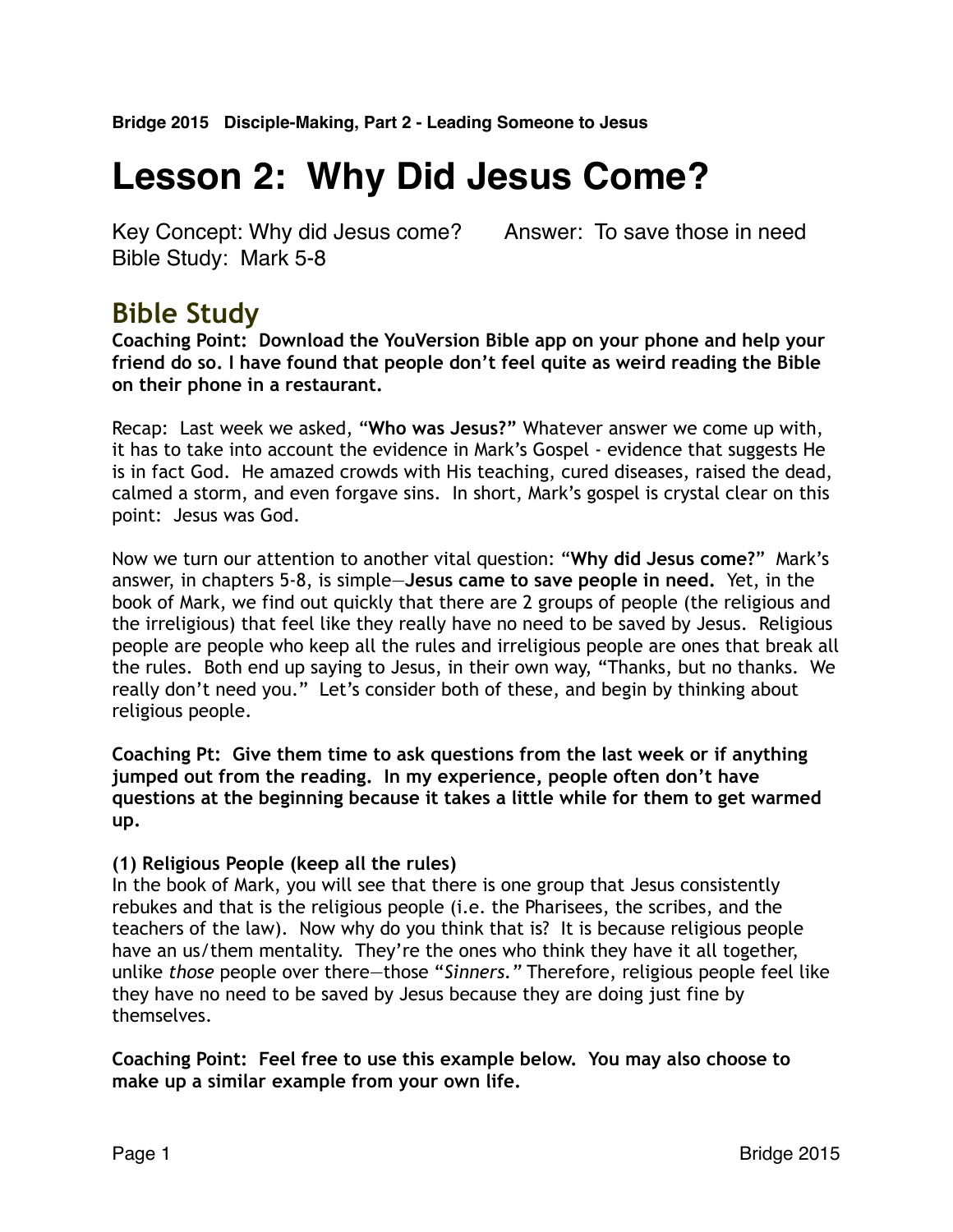Religious people are like my son Ford when he was little. When Ford was 4, he was convinced he could swim. He was wrong. So when we went to the pool at the beginning of the summer he said, "Dad, I don't want to wear my floaties. I want to swim without them. I don't need them." I offered him help, pleaded with him to wear the floaties, but he confidently (and wrongly) proclaimed, "I don't need floaties, Dad. I'm good." Despite Jesus' pleadings, religious people in the book of Mark say the same thing to Jesus, "We're all good, Jesus. No thanks. I'm a good person. I go to church. I pray and give money to the church."

Let's read 2 stories that demonstrate this.

**Coaching Point: To make this interactive, ask them what they think is the point of this story.**

# **READ Mark 2:13-17**

In this story, we meet the Pharisees in verse 16. Pharisees were often middle class businessmen who were elders or leaders in the church. They were respected, moral people that were thought to be the best the town had to offer. Some were teachers of the law (as we see in verse 16) and others simply took the teaching that came from the teachers of the law and developed a list of do's and don'ts that became known as the "tradition of the elders" (Mark 7:3). Anyone not following this list was labeled a "sinner" and was frowned upon by the Pharisees.

This lead to the Pharisees developing an us/them mentality where they were the good guys and everyone else was the bad guys. They had a particular disdain for tax collectors because they were seen as both traitors and swindlers. Tax collectors had not only gone over to the dark side and sided with the occupying enemy of Rome to collect their taxes, but they also were greedy cheaters who gouged the Jewish people with exorbitant fees on top of the Roman tax rate to become wealthy. Therefore, in the mind of the Pharisees, the tax collectors were the moral dregs of society, the bottom of the barrel.

This is why they are so miffed when Jesus goes to Levi, a tax collector, and calls him as one His disciples, and even worse, goes to his house for a party with all the tax collectors and other misfits (i.e. "sinners"). In their minds, Jesus spends all of his time with the wrong people. Why? Because they were the people who knew that they needed Jesus. That is why Jesus says in verse 17, "*It is not the healthy who need a doctor, but the sick. I have not come to call the righteous, but sinners."*

Therefore, the qualification for Jesus isn't, "Are you good enough?" Rather, the qualification is, "Are you honest about yourself? Can you admit that you aren't what you need to be and that you need help?" Jesus came for people who know that they are broken and need to be made whole. The Pharisees missed this because they thought they already had their act together.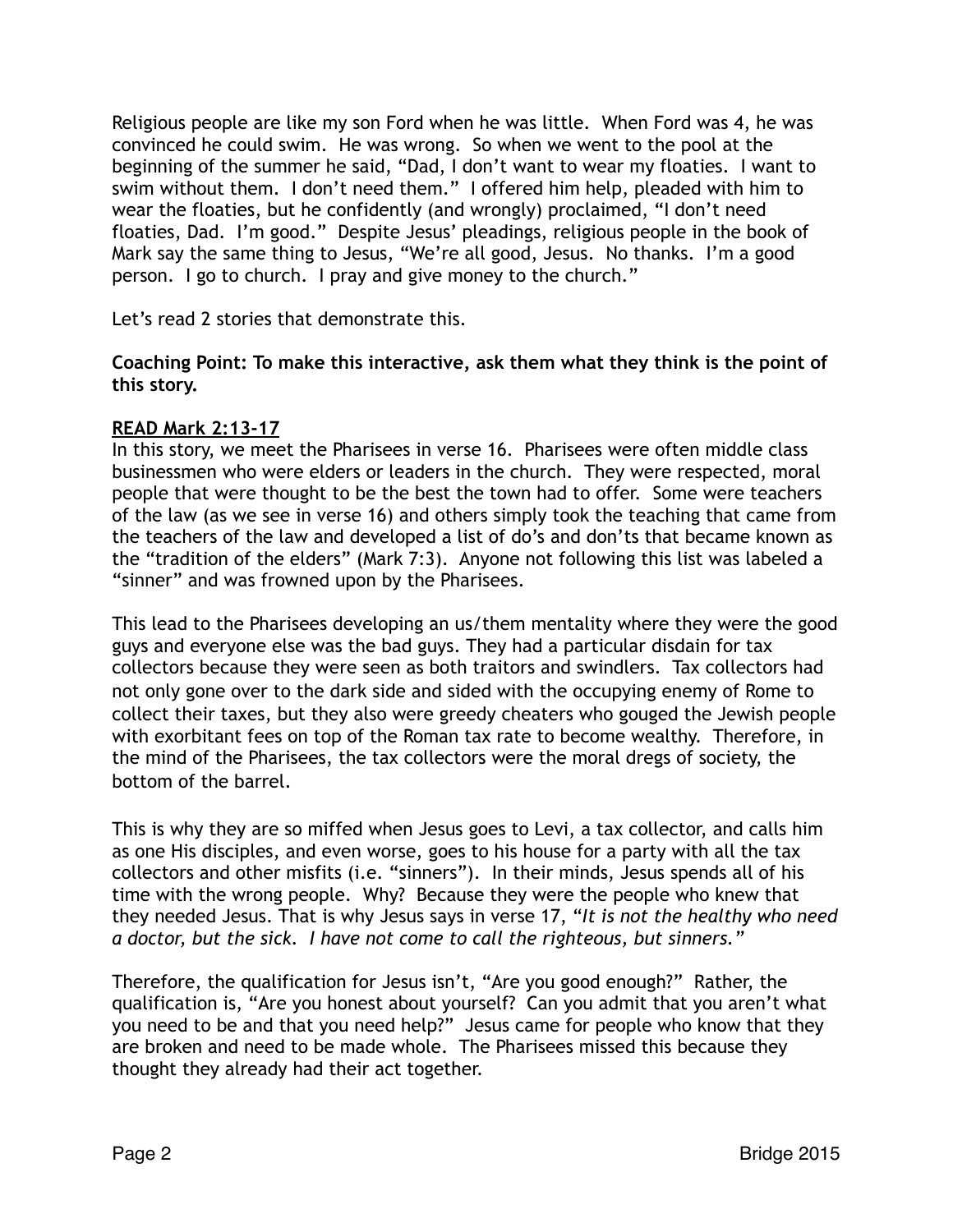Let's read another passage that illustrates this same principle in Mark 7.

# **Read Mark 7: 1-7, 20-23.**

#### **Coaching Point: To make this interactive, ask them what they think is the point of this story.**

In this passage, the Pharisees and teachers of the law once again appear. In verse 3, we see that they have developed a tradition of the elders (remember, this is their list, not God's list) that included a certain way to wash your hands and even dishware. Anyone not washing properly was considered "unclean" (note that Mark puts quotes around this word in the same way he did "sinners," almost as if we would put air quotes around something if we were telling a story to indicate that it *really* wasn't true). The disciples of Jesus didn't follow the Pharisees rules for washing and the Pharisees didn't like it one bit so they questioned Jesus about it and Jesus says, "*Isaiah was right when he prophesied about you hypocrites…These people honor me with their lips, but their hearts are far from me"* (verse 6).

Jesus says, "You're a bunch of hypocrites. You pay lip service to God, but your hearts are far from God. You follow all the rules, but your heart is a million miles from Him. It is all empty ritual with you. All form, no substance. You may have the external appearance of being a good person and everyone may think you are a good person, but the problem is that your heart is totally disconnected from God."

Just so His disciples didn't miss the point of this encounter with the Pharisees, Jesus pulled His disciples aside and said, *"What comes out of a man is what makes him 'unclean.' 21 For from within, out of men's hearts, come evil thoughts, sexual immorality, theft, murder, adultery, 22 greed, malice, deceit, lewdness, envy, slander, arrogance and folly.23 All these evils come from inside and make a man 'unclean.'"*

The problem, according to Jesus, is the heart. The problem isn't hanging around with the wrong crowd or not washing properly. You don't catch sin like you catch a cold. No, sin is symptom of a diseased heart. And, unfortunately, it wasn't just the Pharisees who had a diseased heart, but rather, this is a problem that all of us share "for all have sinned and fallen short of the glory of God" (Rms. 3:23). Why? Because all of us have a heart that is corrupt and therefore leads us into sin.

**Alexander Solzhenitsyn** came to understand the importance of this reality—that evil really is in every human heart, not in just some identifiable people (like tax collectors or people that don't wash their hands). Solzhenitsyn served in the Soviet Army and was highly decorated. Then, he began to doubt the moral underpinnings of the regime. He was imprisoned in Russia for writing derogatory remarks about the Stalinist regime and he served in a labor camp for 11 years where he was beaten, interrogated, and nearly killed. During his imprisonment, Dr. Boris Kornfeld treated him inside the camp. The two became friends, and Dr. Kornfeld confided in him one night that he had just become a Christian. The next morning Solzhenitsyn woke up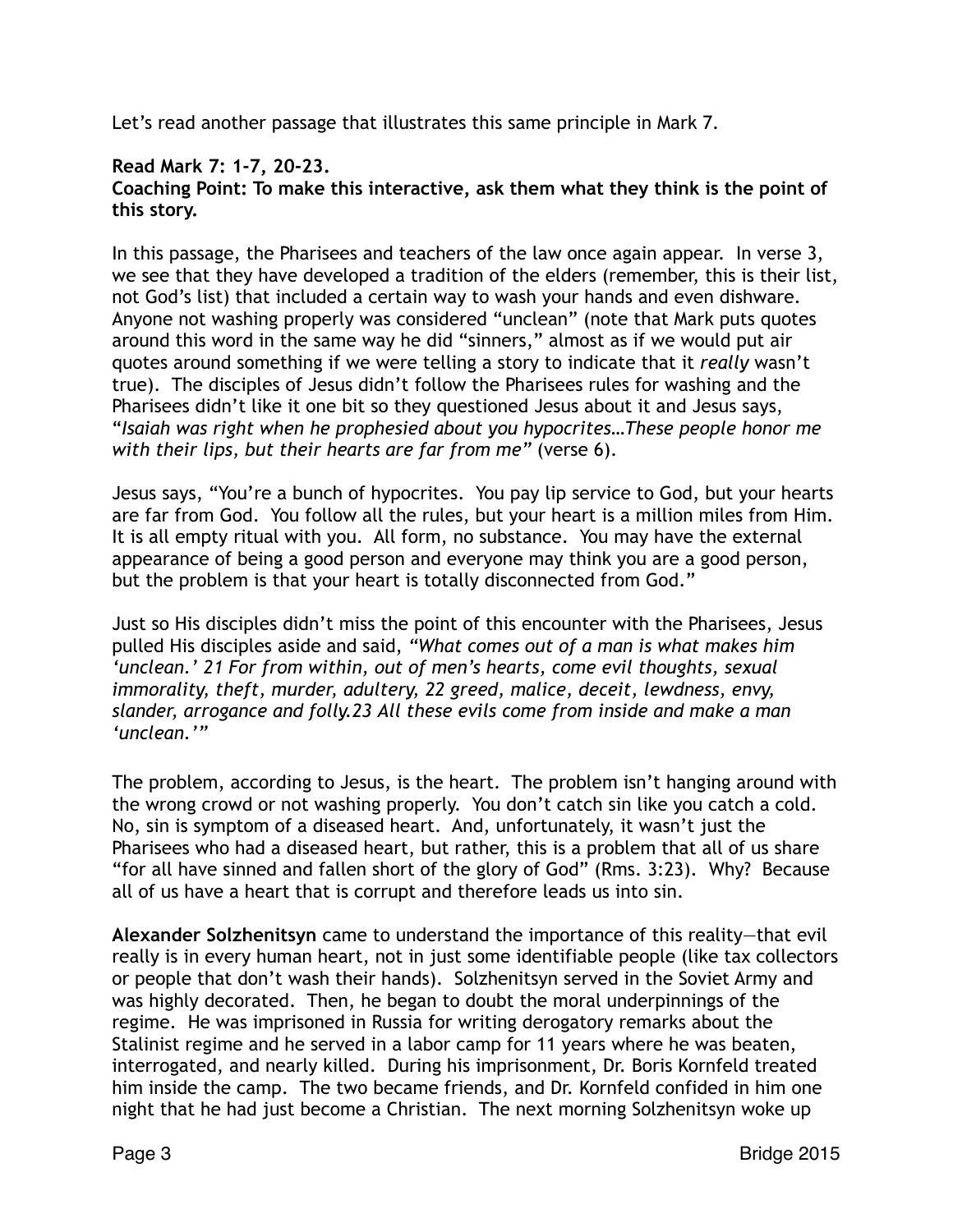and his friend had been beaten to death with a mallet. Listen to his reflections, "*I lay there a long time in that recovery room from which Kornfeld had gone forth to his death, and all alone during sleepless nights I pondered with astonishment my own life and the turns it had taken. Gradually it was disclosed to me that the line separating good and evil passes not through states, nor between classes, nor between political parties either, but right through every human heart, and through all human hearts.* 

Solzhenitsyn realized that the regime he was under had been feeding him lies. They were telling him that evil was found in those who opposed the Soviets and Stalinism. But when Solzhenitsyn saw such evil perpetrated against innocent people like Kornfeld he knew that evil wasn't limited to a nation or political party or class of people—it was found in every human heart—in Russians, Germans, Americans and beyond. And he famously wrote that the line between good and evil runs right through every human heart.

Why do we find it hard to do the right thing? Why is it so difficult to keep good relationships healthy? Why do we hurt the people we love the most? Why can't we automatically love each other? Because we've all got a heart problem. Out of our hearts come all these bad things. Those things are what make us unclean. That's where the fits of rage, jealousy, selfish ambition and envy all come from.

Remember last week how we talked about the definition of sin. We defined sin as building your life around anything other than God. The religious leaders here centered their life around being good. And their goodness was the very thing that kept them from God because it lead them to feel morally superior than everyone else, puffing themselves up with pride and causing them to look down on everyone else.

#### **Coaching Point: Can you identify with the religious people in our story? Do you struggle with acting like the Pharisees at times? Have religious people (like the Pharisees) shaped your spiritual journey?**

Lest we think too highly of ourselves like the religious leaders, here is a helpful thought experiment to get our minds around who we really are and the diseased heart problem that each one of has. Imagine for a moment that this room is a public art gallery, and plastered all over the walls is a record of your life. Every day is on the walls. Every single day. It is a complete and true account not only of everything you've ever said and done, but also of everything of you've ever thought. Even your motives are revealed for everyone to see.

Now I'm sure there would be lots to celebrate on those walls: loving relationships, real achievements, acts of kindness, moments of generosity and selflessness, perhaps a flourishing career. But there would also be thousands of things that we'd want to keep out of the public gaze. Which bit of the wall would you most want to cover up? Which day? Maybe it's something nobody knows – not even your closest friend or your spouse.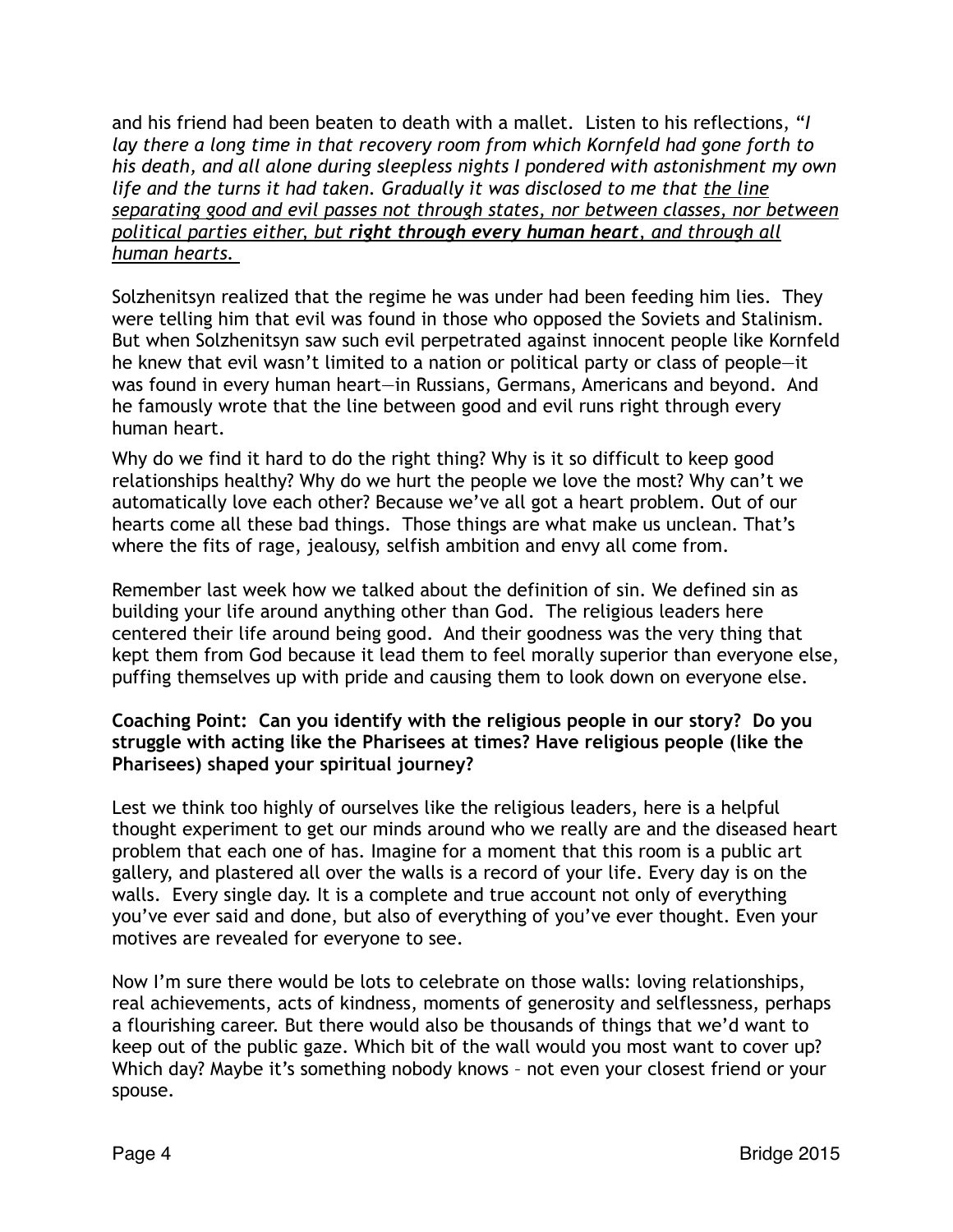And, it is not just the things we've said and done that are a problem. The things we should have done and the people we should have helped are up on the walls as well. Everything is exposed for everyone to see, even the good things for all the wrong reasons. If my life was on the walls, it would be a nightmare. I wouldn't be able to stay in the room, I'd be so ashamed. Could you – if you're being honest?

If you get this, then you will do as Jesus does and simply refuse to villainize anyone or any group. If you are a democrat, you won't villainize the Republicans, and if you are a Republican, you won't villainize the Democrats. If you are a homosexual, you won't villainize the heterosexuals, and if you are a heterosexual, you won't villainize the homosexuals. If you are a conservative, you won't villainize the liberals, and if you are a liberal, you won't villainize the conservatives. Why? Because you realize that the problem of evil isn't isolated to a particular sub-set of the human race. You know it has infected the whole of the human race, including you. And that leads to humility, not pride.

# (**2) Irreligious People (break all the rules)**

Now, the other group of people that don't think they need to be saved are irreligious people. These are people who aren't concerned at all with keeping all the rules. Instead, they get a whole lot of pleasure from breaking all the rules. An irreligious person says, "No one is going to tell me how to live. I'm the king of my world and I call the shots."

A good example of a person like this is King Herod. Look with me at chapter 6:14-29. Here you have a guy who enjoyed living the way he wanted to live, as did the woman that he was sleeping with named Herodias. Herodias was formerly married to her halfuncle, Herod Phillip, but she left him for the adulterous, incestuous relationship with Herod Phillip's half brother (known as Herod Antipas or simply King Herod in our text). John the Baptist called them on it and they didn't like it, so they had him killed. This is how irreligious people act. They don't repent (i.e. turn from their sin and turn to God in faith to change) when they are confronted with their sin, they just get angry.

There is actually a very popular movie that repeats a quote from a poem that captures this mentality. The film is Invictus, and the line that Morgan Freeman repeats in the film several times is this, "I am the master of my fate, the captain of my soul." That is Herodias' motto—no one will tell me how to live. It is up to me to determine what is right and wrong. I am the master of my fate; I am the captain of my soul.

There are 2 types of people who do this in our world today:

**(1) Unconsciously Irreligious People: Hedonistic**  Those who are unconsciously irreligious are those who haven't put a great deal of thought behind religious issues. In fact, they would rather not think about all the God stuff because it just leads to arguments. They typically adhere to the motto that there are 2 subjects that are off limits: politics and religion. And they really like the song by Dave Matthews, "Eat, Drink, and Be Merry," for tomorrow we die. So they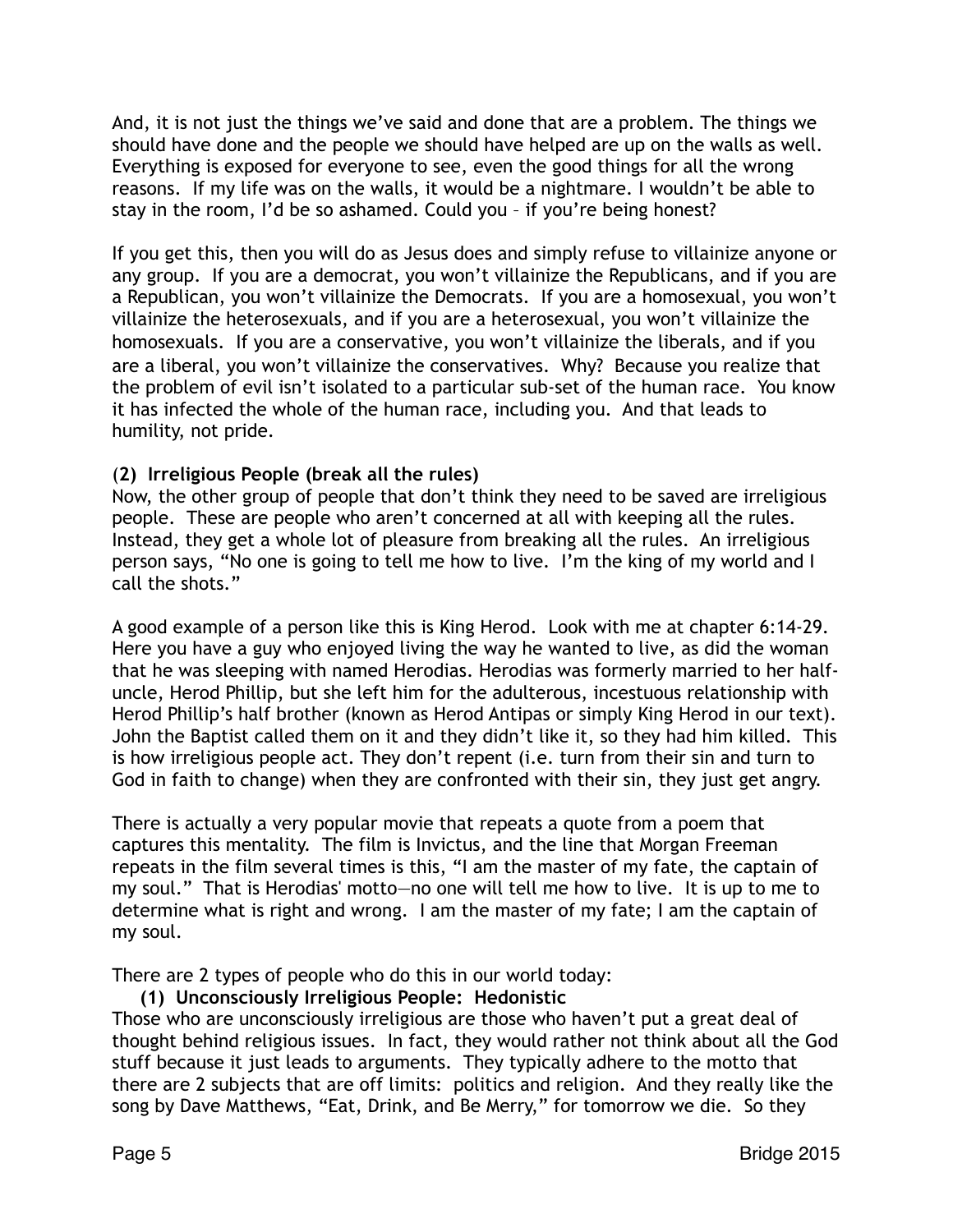pursue a hedonistic lifestyle, pursuing whatever can deliver the most pleasure at the moment. If it feels good, do it. Carpe diem.

In San Diego, this is the PB crowd that rocks the bar scene. That's not entirely true. You can find them in the Gaslamp District most any night and, actually, just about any neighborhood in San Diego.

# **(2) Consciously Irreligious People: Philosophical Skeptics**

These are people who are, typically, much more thoughtful. They have put lots of time and energy and effort into the question of the existence of God. They either hold to an atheistic or agnostic viewpoint based on their study. We have numerous examples of this—Richard Dawkins and Sam Harris just to name a few.

**Coaching Point: Can you identify with the irreligious people in our story? Have irreligious people shaped your spiritual journey?**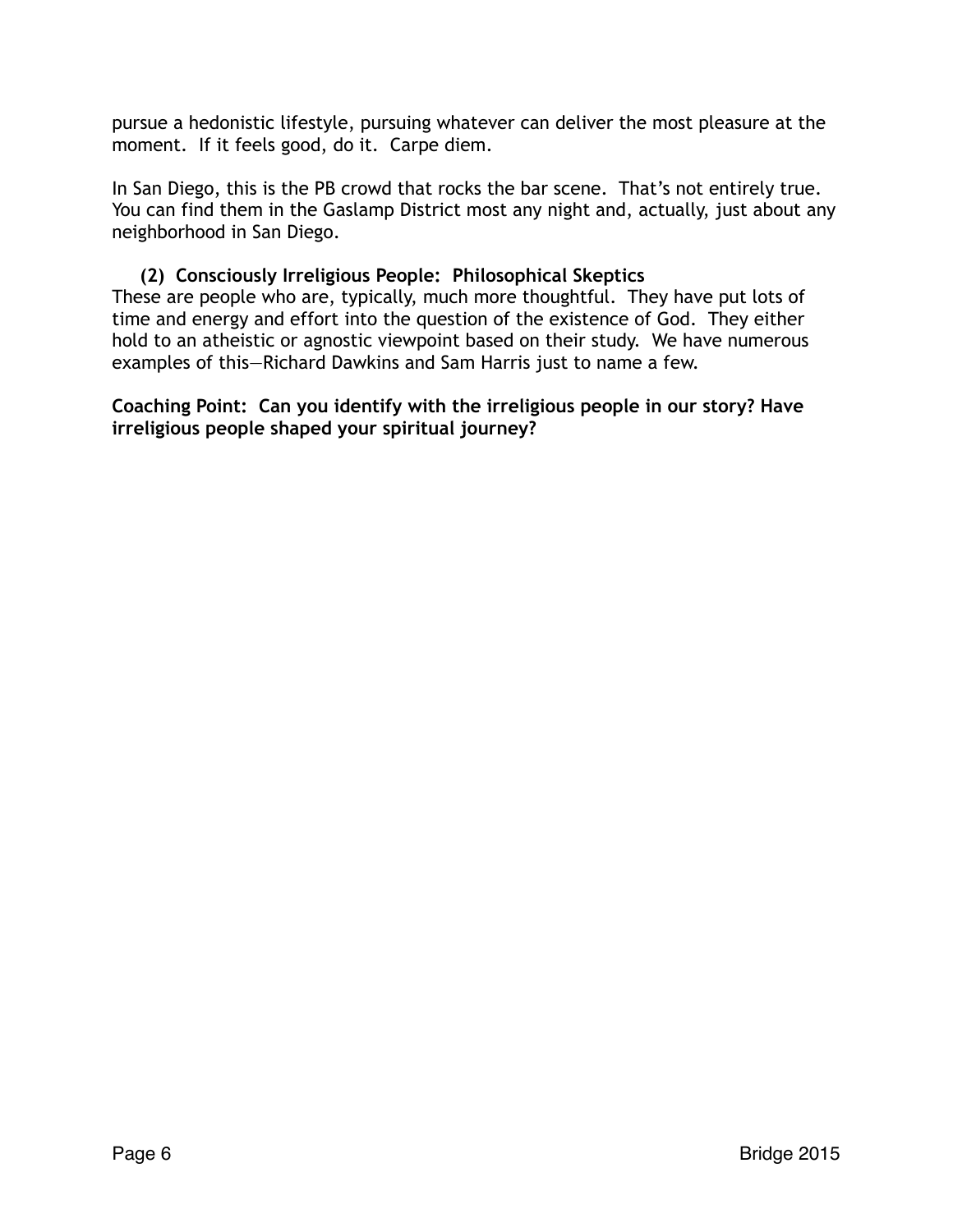# **Discussion Questions:**

1. Describe the 2 types of people that miss out on the reason that Jesus came.

2. Would you say you are more of the religious type or the irreligious type or have you experienced both in your journey? Discuss why.

- 3. Was your home growing up more religious or irreligious?
- 4. Read Mark 2: 13-17. Discuss the one qualification for Jesus.
- 5. Read Mark 7: 1-23. What is the point of the story?
- 6. How does Solzhenitsyn capture the point of Mark 7: 1-23?
- 7. Read Mark 6: 14-29. Discuss Herod's irreligion.